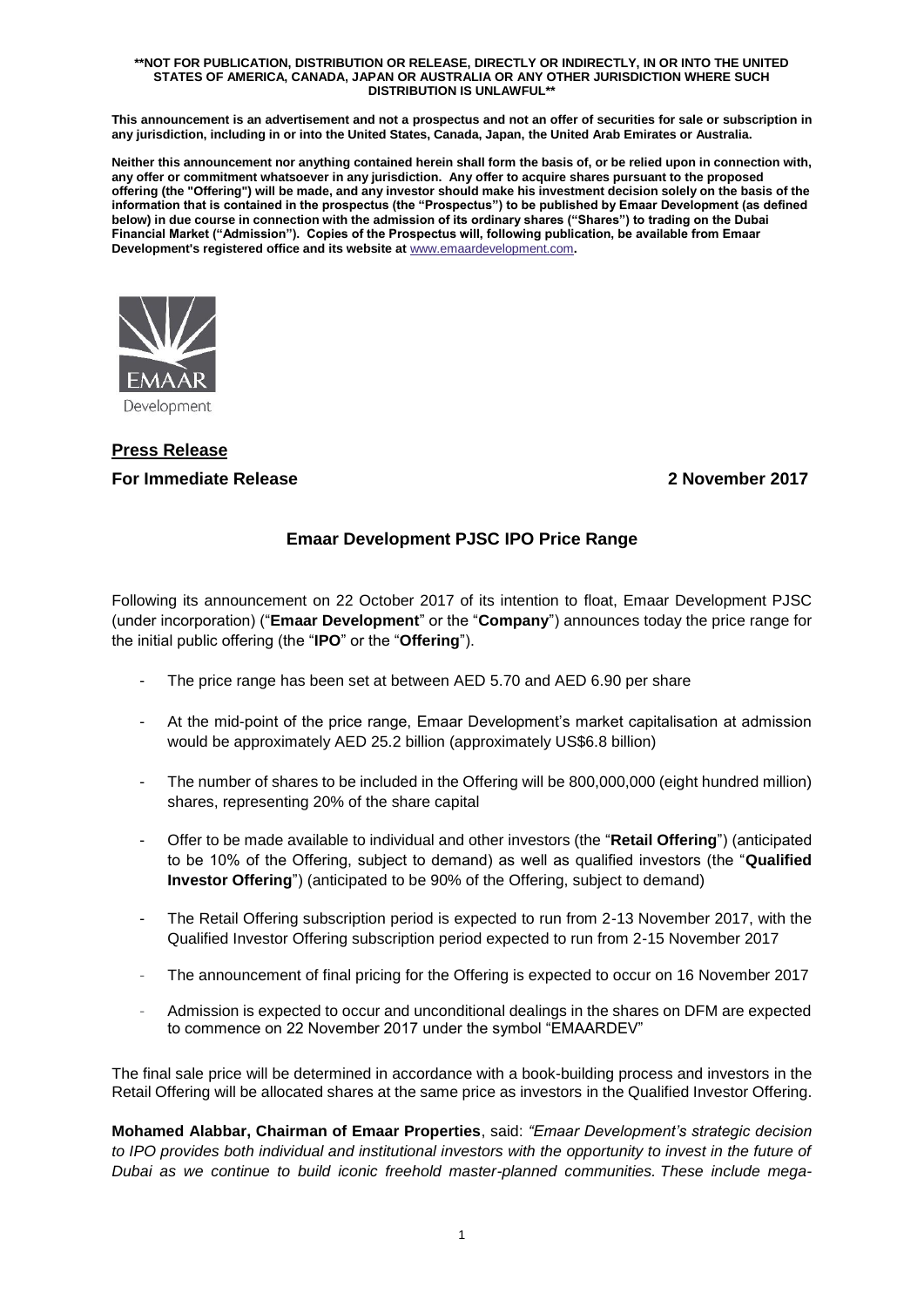*developments, such as Dubai Creek Harbour and Emaar South, that will both change the city's skyline and create new lifestyle opportunities. Emaar Development has a clear strategy for growth, a proven business model, projects in premium locations, a strong management team and an attractive financial profile underpinned by Dubai's transformation from regional to global destination. This is an exciting time for the business and for the UAE capital markets."*

### **Subscription for Investors in the Retail Offering**

The following information applies to investors who wish to subscribe to the IPO under the Retail Offering:

Investors will need to ensure that they have an up-to-date Dubai Financial Market Investor Number registered through DFM and a UAE bank account.

There will be two ways for investors in the Retail Offering to subscribe to the IPO:

- Electronic (i) DFM: on the eIPO platform, provided an iVESTOR card is held (ii) ENBD: internet banking; ATM; Fund Transfer; SWIFT
- Bank Retail investors will also be able to subscribe in person at branches of the Lead Receiving Banks to the offer, being Emirates NBD PJSC ("**Emirates NBD**") and First Abu Dhabi Bank PJSC ("**First Abu Dhabi Bank**"), and other participating receiving banks, being Dubai Islamic Bank PJSC, Noor Bank PJSC, Ajman Bank PJSC, Union National Bank PJSC, Abu Dhabi Islamic Bank PJSC, Emirates Islamic Bank PJSC (together, the "**Receiving Banks**")

To subscribe to the IPO online via the DFM, an iVESTOR card with sufficient funds will be required, which will also enable any dividend payments to be received electronically. Non-iVESTOR cardholders will in due course be able to apply directly with all Receiving Banks.

*For further information on how investors can subscribe to the Retail Offering of the Emaar Development IPO, please visit the IPO microsite at: [www.emaardevelopment.com](http://www.emaardevelopment.com/) or contact (+971) 800 EDIPO. Investors can also visit: [www.dfm.ae](http://www.dfm.ae/) or contact DFM's customer helpline on +971 4 305 5555.*

BofA Merrill Lynch, EFG Hermes UAE Limited, Emirates NBD Capital PSC, First Abu Dhabi Bank and Goldman Sachs International are the Joint Global Coordinators for the Offering. Emirates NBD and First Abu Dhabi Bank are the Lead Receiving Banks. Rothschild is acting as Financial Advisor on the Offering.

#### **- Ends -**

#### **Notes on Emaar Development:**

Emaar Development is the leading developer of residential and commercial build-to-sell ("**BTS**") assets in the UAE. The Company is behind iconic freehold master-planned communities in Dubai including Emirates Living, Downtown Dubai, Dubai Marina and Arabian Ranches, and has delivered over 34,500 residential units since 2002. The Company plans to launch approximately 50,400 units over the next 5 years with an average annual unit sales target of 10,000 units and a targeted overall gross profit margin of 40%, in line with its historical track record.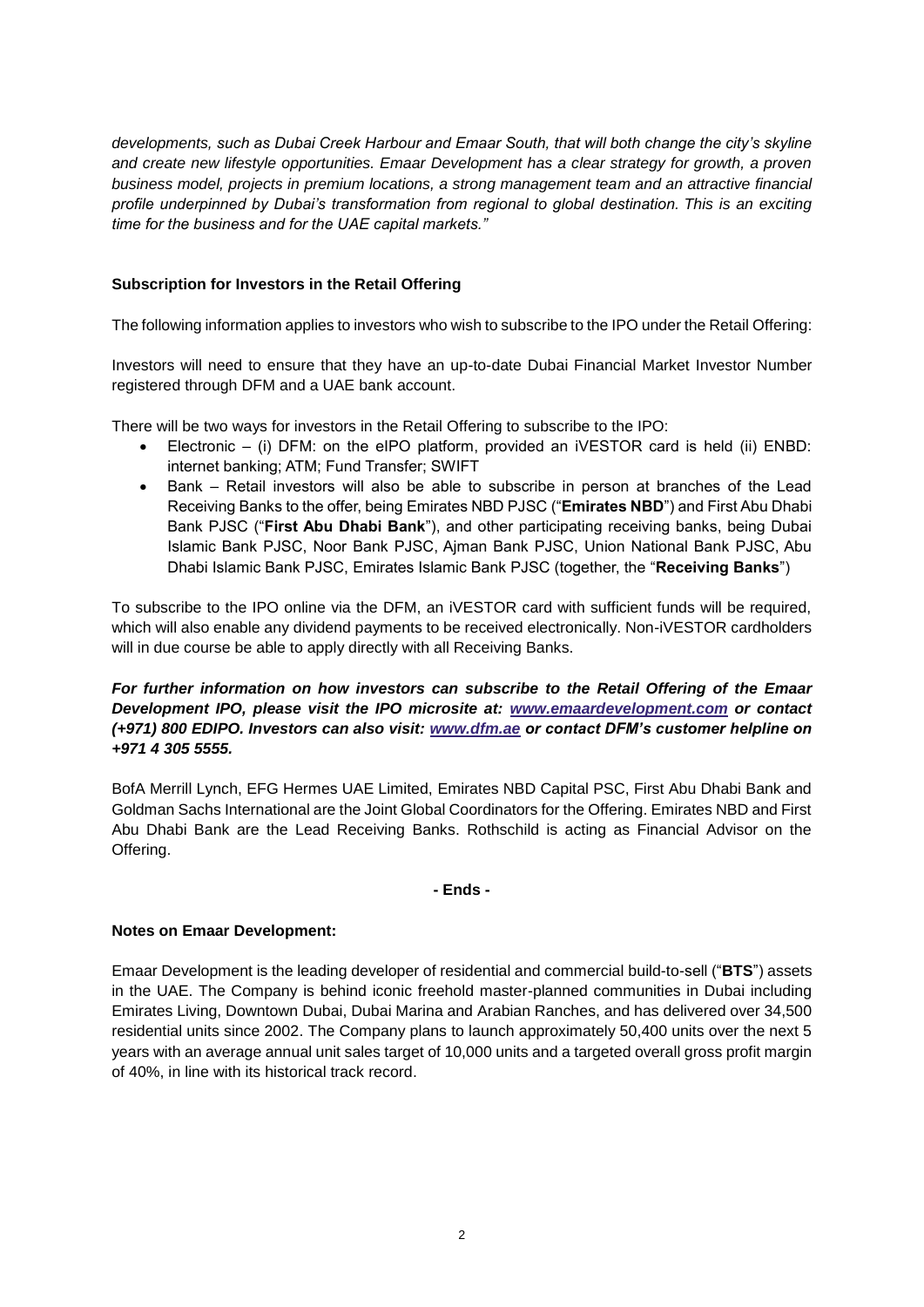The Company has a sales backlog of AED 41 billion<sup>1</sup>, and is a high cash flow generating business, with an expected cash flow from its sales backlog of approximately AED 18 billion<sup>2</sup> over the next 4 years as projects complete.

Emaar Development is targeting the distribution of aggregate dividends of no less than US\$1.7 billion, to be paid with respect to the next three financial years ending 31 December 2020. The Company intends to declare these dividends in relatively equal amounts for each of the three years.

For the dividend declared with respect to the 2018 financial year, the Company intends to pay a portion in the third quarter of 2018 as an interim dividend, with the remainder expected to be paid in the second quarter of 2019. Dividends declared in respect of the 2019 and 2020 financial years are expected to be paid in the second quarter of the following year, after the relevant annual general meeting. Thereafter, the Company expects annual dividend payments to increase further due to lower leverage and higher expected cash flows from operations.

For more information, please visit [www.emaardevelopment.com.](http://www.emaardevelopment.com/)

| <b>Emaar Properties</b>                                   |                                               |
|-----------------------------------------------------------|-----------------------------------------------|
| <b>Emaar Properties</b>                                   | (+971) (0) 4 438 4070 / (+971) (0) 4 362 7466 |
| Abhay Singhvi (English)                                   |                                               |
| Karim Farouk (Arabic)                                     |                                               |
| Select Joint Global Coordinators and Lead Receiving Banks |                                               |
| <b>EFG Hermes</b>                                         | $(+971)$ (0) 4 306 9449                       |
| Maged El Ayouti                                           |                                               |
| Mohamed Aly                                               |                                               |
| Hatem Adnan                                               |                                               |
| <b>Emirates NBD Capital</b>                               | $(+971)$ (0) 4 303 2800                       |
| Asar Mashkoor                                             |                                               |
| <b>Prasad Chari</b>                                       |                                               |
| <b>First Abu Dhabi Bank</b>                               | (+971) (0) 2 410 5880                         |
| <b>Chris Baines</b>                                       |                                               |
| For Media Enquiries                                       |                                               |
| <b>Brunswick Group</b>                                    | $(+971)$ (0) 4 560 9600                       |
| Rupert Young / James Allan (English)                      |                                               |
| Shady Abdel Hamid (Arabic)                                |                                               |

#### **For enquiries:**

-

<sup>1</sup> Sales value of residential units sold but not yet recognised as revenue under IFRS and includes the Company's non-consolidated joint ventures as of 30 September 2017.

<sup>2</sup> Includes AED 2 billion in pre-funded construction costs.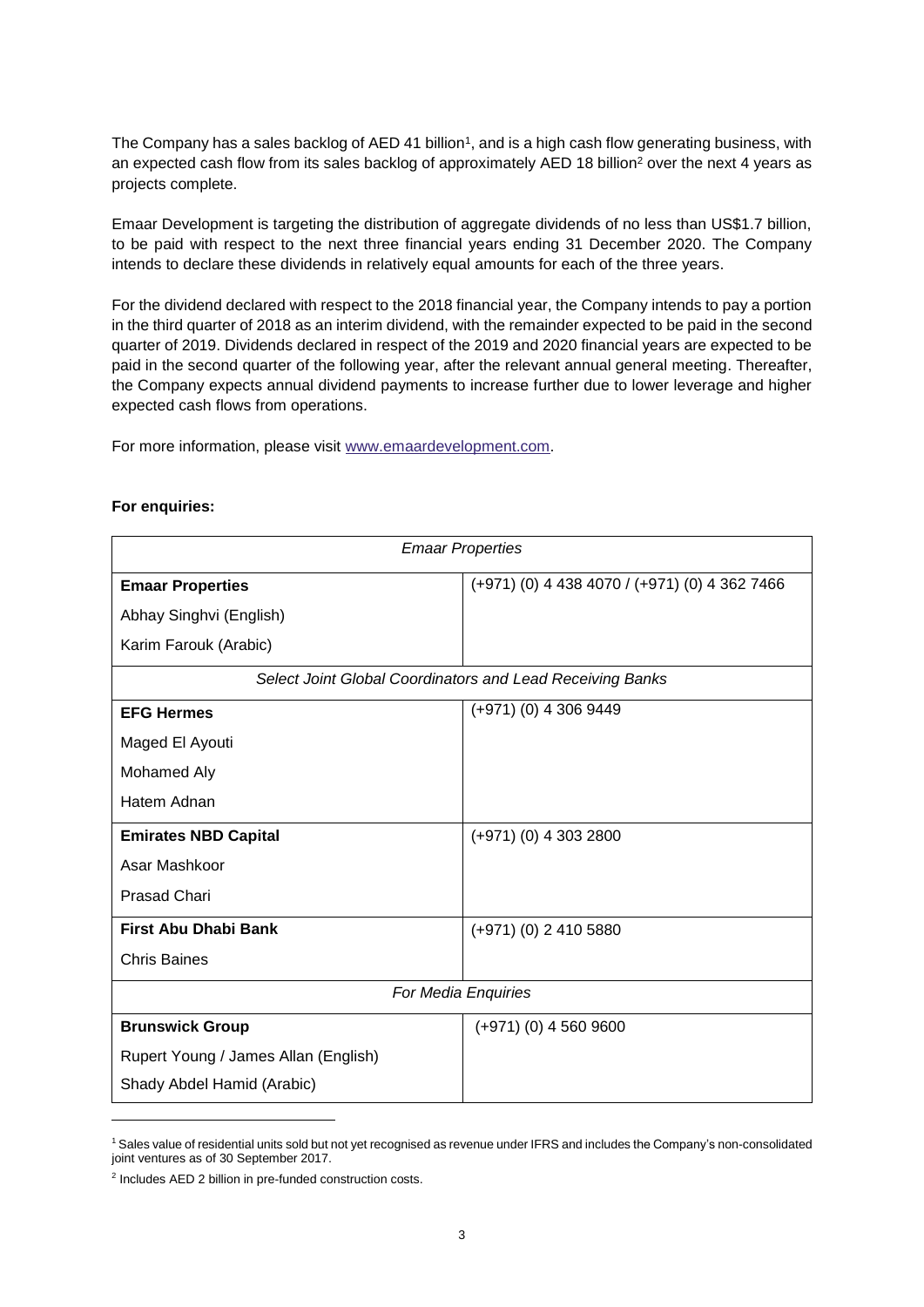The contents of this announcement have been prepared by and are the sole responsibility of the Company.

The information contained in this announcement is for background purposes only and does not purport to be full or complete. This document is not an offer of Shares for sale or a solicitation of an offer to purchase Shares in the United Arab Emirates (the "**UAE**"), the Dubai International Finance Centre (the "**DIFC**") and/or elsewhere. No reliance may be placed by any person for any purpose on the information contained in this announcement or its accuracy, fairness or completeness.

This announcement is not for publication or distribution, directly or indirectly, in or into the United States. The distribution of this announcement may be restricted by law in certain jurisdictions and persons into whose possession any document or other information referred to herein comes should inform themselves about and observe any such restriction. Any failure to comply with these restrictions may constitute a violation of the securities laws of any such jurisdiction.

This announcement does not contain or constitute an offer of, or the solicitation of an offer to buy, Shares to any person in the United States, Australia, Canada or Japan or in any jurisdiction to whom or in which such offer or solicitation is unlawful. Shares referred to herein may not be offered or sold in the United States unless registered under the US Securities Act of 1933, as amended (the "**Securities Act**") or offered in a transaction exempt from, or not subject to, the registration requirements of the Securities Act and in compliance with applicable state law. The offer and sale of Shares referred to herein has not been and will not be registered under the Securities Act or under the applicable securities laws of Australia, Canada or Japan. Subject to certain exceptions, the Shares referred to herein may not be offered or sold in Australia, Canada or Japan or to, or for the account or benefit of, any national, resident or citizen of Australia, Canada or Japan. There will be no public offer of Shares in the United States or any other jurisdiction other than the UAE. Any Shares sold in the United States will be sold only to qualified institutional buyers (as defined in Rule 144A under the Securities Act) in reliance on Rule 144A.

This announcement does not contain or constitute a financial promotion, offer, sale or delivery of shares or other securities under DIFC Markets Law (DIFC Law No. 12 of 2004), as amended or under the Markets Rules of the Dubai Financial Services Authority.

In member states of the European Economic Area ("**EEA**") (each, a "**Relevant Member State**"), this announcement and any offer if made subsequently is directed only at persons who are "qualified investors" within the meaning of the Prospectus Directive ("**Qualified Investors**"). For these purposes, the expression "Prospectus Directive" means Directive 2003/71/EC (and amendments thereto, including the 2010 PD Amending Directive, to the extent implemented in a Relevant Member State), and includes any relevant implementing measure in the Relevant Member State and the expression "2010 PD Amending Directive" means Directive 2010/73/EU. In the United Kingdom this announcement is directed exclusively at Qualified Investors (i) who have professional experience in matters relating to investments falling within Article 19(5) of the Financial Services and Markets Act 2000 (Financial Promotion) Order 2005, as amended (the "**Order**") or (ii) who fall within Article 49(2)(A) to (D) of the Order, and (iii) to whom it may otherwise lawfully be communicated, and any investment activity to which it relates will only be engaged in with such persons and it should not be relied on by anyone other than such persons.

This announcement may include statements that are, or may be deemed to be, "forward-looking statements". These forwardlooking statements may be identified by the use of forward-looking terminology, including the terms "believes", "estimates", "plans", "projects", "anticipates", "expects", "intends", "may", "will" or "should" or, in each case, their negative or other variations or comparable terminology, or by discussions of strategy, plans, objectives, goals, future events or intentions. These forwardlooking statements include all matters that are not historical facts and involve predictions. Forward-looking statements may and often do differ materially from actual results. Any forward-looking statements reflect the Company's current view with respect to future events and are subject to risks relating to future events and other risks, uncertainties and assumptions relating to the Company's business, results of operations, financial position, liquidity, prospects, growth or strategies. Forward-looking statements speak only as of the date they are made and cannot be relied upon as a guide to future performance.

Each of EFG Hermes Promoting and Underwriting, Emirates NBD Capital PSC, First Abu Dhabi Bank PJSC, Goldman Sachs International and Merrill Lynch International (together, the "**Joint Global Coordinators**"), Rothschild (Middle East) Limited ("**Rothschild**") and the Company, and their respective affiliates expressly disclaims any obligation or undertaking to update, review or revise any forward looking statement contained in this announcement whether as a result of new information, future developments or otherwise.

Any purchase of Shares in the proposed Offering should be made solely on the basis of the information contained in the final Prospectus to be issued by the Company in connection with the Offering. The information in this announcement is subject to change.

The Offering timetable, including date of Admission, may be influenced by a range of circumstances such as market conditions. There is no guarantee that Admission will occur and you should not base your financial decisions on Company's intentions in relation to Admission at this stage. Acquiring investments to which this announcement relates may expose an investor to a significant risk of losing the entire amount invested. Persons considering making such investments should consult an authorised person specialising in advising on such investments. This announcement does not constitute a recommendation concerning the